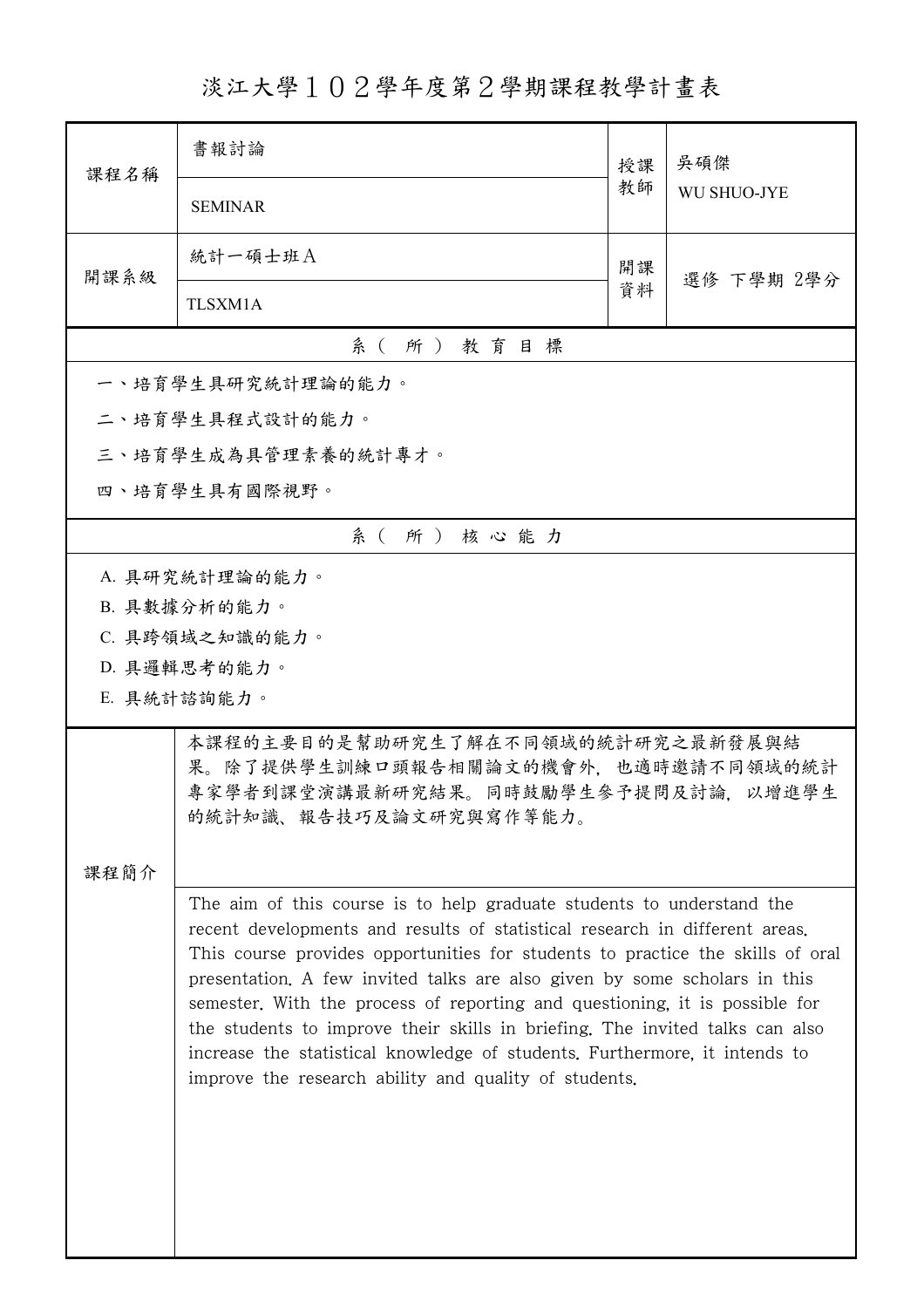本課程教學目標與目標層級、系(所)核心能力相關性 一、目標層級(選填): (一)「認知」(Cognitive 簡稱C)領域:C1 記憶、C2 瞭解、C3 應用、C4 分析、 C5 評鑑、C6 創造 (二)「技能」(Psychomotor 簡稱P)領域:P1 模仿、P2 機械反應、P3 獨立操作、 P4 聯結操作、P5 自動化、P6 創作 (三)「情意」(Affective 簡稱A)領域:A1 接受、A2 反應、A3 重視、A4 組織、 A5 內化、A6 實踐 二、教學目標與「目標層級」、「系(所)核心能力」之相關性:

 (一)請先將課程教學目標分別對應前述之「認知」、「技能」與「情意」的各目標層級, 惟單項教學目標僅能對應C、P、A其中一項。

 (二)若對應「目標層級」有1~6之多項時,僅填列最高層級即可(例如:認知「目標層級」 對應為C3、C5、C6項時,只需填列C6即可,技能與情意目標層級亦同)。

 (三)再依據所訂各項教學目標分別對應其「系(所)核心能力」。單項教學目標若對應 「系(所)核心能力」有多項時,則可填列多項「系(所)核心能力」。

(例如:「系(所)核心能力」可對應A、AD、BEF時,則均填列。)

| 序              |                                                |                                                                                                                                                                                   | 相關性            |             |  |  |
|----------------|------------------------------------------------|-----------------------------------------------------------------------------------------------------------------------------------------------------------------------------------|----------------|-------------|--|--|
| 號              | 教學目標(中文)                                       | 教學目標(英文)                                                                                                                                                                          | 目標層級           | 系(所)核心能力    |  |  |
| $\mathbf{1}$   | 學生能了解如何使用統計相關的資<br>料庫, 並能獲得統計領域的最新研<br>究及應用資訊。 | Students are able to<br>understand how to use<br>academic statistics-related<br>database and obtain the<br>information about recent<br>research and application in<br>statistics. | C <sub>3</sub> | ABCD        |  |  |
| $\mathcal{L}$  | 學生能以口頭發表方式報告統計專<br>業論文, 並由聽眾提問, 同時進行<br>說明與討論。 | Students are able to practice<br>the skills of oral presentation<br>about research paper, and<br>discuss the questions raised<br>by the audience.                                 | C <sub>5</sub> | <b>ABCD</b> |  |  |
| 3              | 學生能透過專家學者演講的過<br>程, 增加統計專業知識, 進而提昇<br>研究能力與水準。 | Students are able to increase<br>their statistical knowledge by<br>attending the invited talks.<br>and improve the ability and<br>quality of their research<br>studies.           | C6             | <b>ABCD</b> |  |  |
| 教學目標之教學方法與評量方法 |                                                |                                                                                                                                                                                   |                |             |  |  |
| 序<br>號         | 教學目標                                           | 教學方法                                                                                                                                                                              |                | 評量方法        |  |  |
| $\mathbf{1}$   | 學生能了解如何使用統計相關的資<br>料庫, 並能獲得統計領域的最新研<br>究及應用資訊。 | 講述、討論、賞析、模擬、實<br>作、問題解決                                                                                                                                                           | 實作、報告、上課表現     |             |  |  |
| 2              | 學生能以口頭發表方式報告統計專<br>業論文, 並由聽眾提問, 同時進行<br>說明與討論。 | 講述、討論、賞析、模擬、實<br>作、問題解決                                                                                                                                                           |                | 實作、報告、上課表現  |  |  |
| 3              | 學生能透過專家學者演講的過<br>程、增加統計專業知識、進而提昇<br>研究能力與水準。   | 講述、討論、賞析、模擬、實<br>作、問題解決                                                                                                                                                           |                | 實作、報告、上課表現  |  |  |
|                |                                                |                                                                                                                                                                                   |                |             |  |  |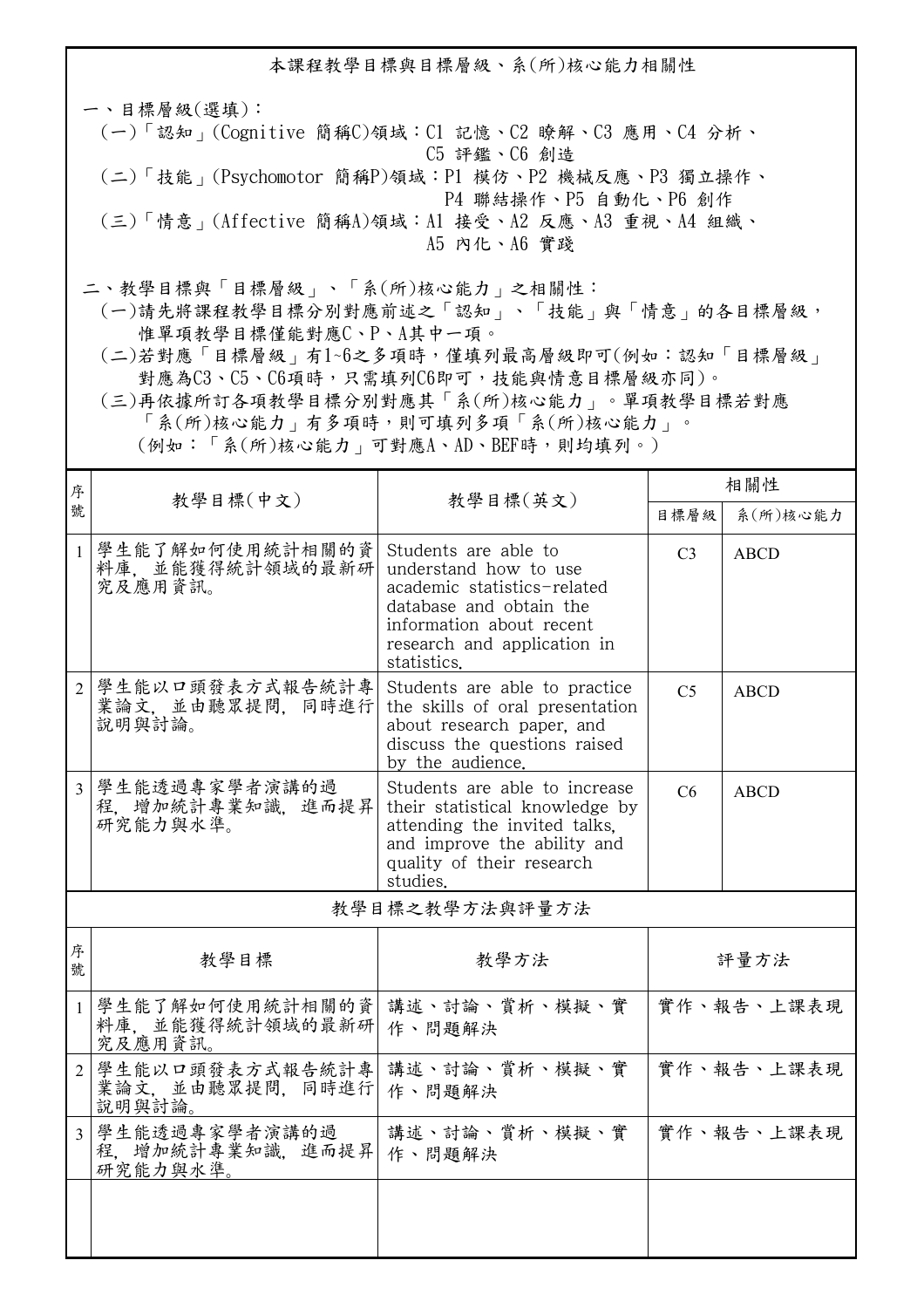| 本課程之設計與教學已融入本校校級基本素養        |                            |       |                                              |    |  |
|-----------------------------|----------------------------|-------|----------------------------------------------|----|--|
| 淡江大學校級基本素養                  |                            |       | 內涵說明                                         |    |  |
| 全球視野                        |                            |       | 培養認識國際社會變遷的能力,以更寬廣的視野了解全球化<br>的發展。           |    |  |
| 資訊運用                        |                            |       | 熟悉資訊科技的發展與使用,並能收集、分析和妥適運用資<br>訊。             |    |  |
| 洞悉未來                        |                            |       | 瞭解自我發展、社會脈動和科技發展,以期具備建構未來願<br>景的能力。          |    |  |
| 品德倫理                        |                            |       | 了解為人處事之道,實踐同理心和關懷萬物,反省道德原則<br>的建構並解決道德爭議的難題。 |    |  |
| 獨立思考                        |                            |       | 鼓勵主動觀察和發掘問題,並培養邏輯推理與批判的思考能<br>力。             |    |  |
| 樂活健康<br>$\langle \ \rangle$ |                            |       | 注重身心靈和環境的和諧,建立正向健康的生活型態。                     |    |  |
| 團隊合作                        |                            |       | 體察人我差異和增進溝通方法,培養資源整合與互相合作共<br>同學習解決問題的能力。    |    |  |
|                             | 美學涵養<br>$\langle \rangle$  |       | 培養對美的事物之易感性,提升美學鑑賞、表達及創作能<br>力。              |    |  |
|                             | 授課進度表                      |       |                                              |    |  |
| 週<br>欤                      | 日期起訖                       |       | 内 容 (Subject/Topics)                         | 備註 |  |
| 1                           | $103/02/17$ ~<br>103/02/23 | 學術演講  |                                              |    |  |
| $\overline{c}$              | $103/02/24$ ~<br>103/03/02 | 學術演講  |                                              |    |  |
| 3                           | $103/03/03$ ~<br>103/03/09 | 學術演講  |                                              |    |  |
| $\overline{4}$              | $103/03/10$ ~<br>103/03/16 | 學生報告  |                                              |    |  |
| 5                           | $103/03/17$ ~<br>103/03/23 | 學生報告  |                                              |    |  |
| 6                           | $103/03/24$ ~<br>103/03/30 | 學術演講  |                                              |    |  |
| 7                           | $103/03/31$ ~<br>103/04/06 | 教學觀摩週 |                                              |    |  |
| 8                           | $103/04/07$ ~<br>103/04/13 | 學生報告  |                                              |    |  |
| 9                           | $103/04/14$ ~<br>103/04/20 | 學術演講  |                                              |    |  |
| 10                          | $103/04/21$ ~<br>103/04/27 | 學生報告  |                                              |    |  |
| 11                          | $103/04/28$ ~<br>103/05/04 | 學生報告  |                                              |    |  |
| 12                          | $103/05/05$ ~<br>103/05/11 | 學術演講  |                                              |    |  |
|                             |                            |       |                                              |    |  |